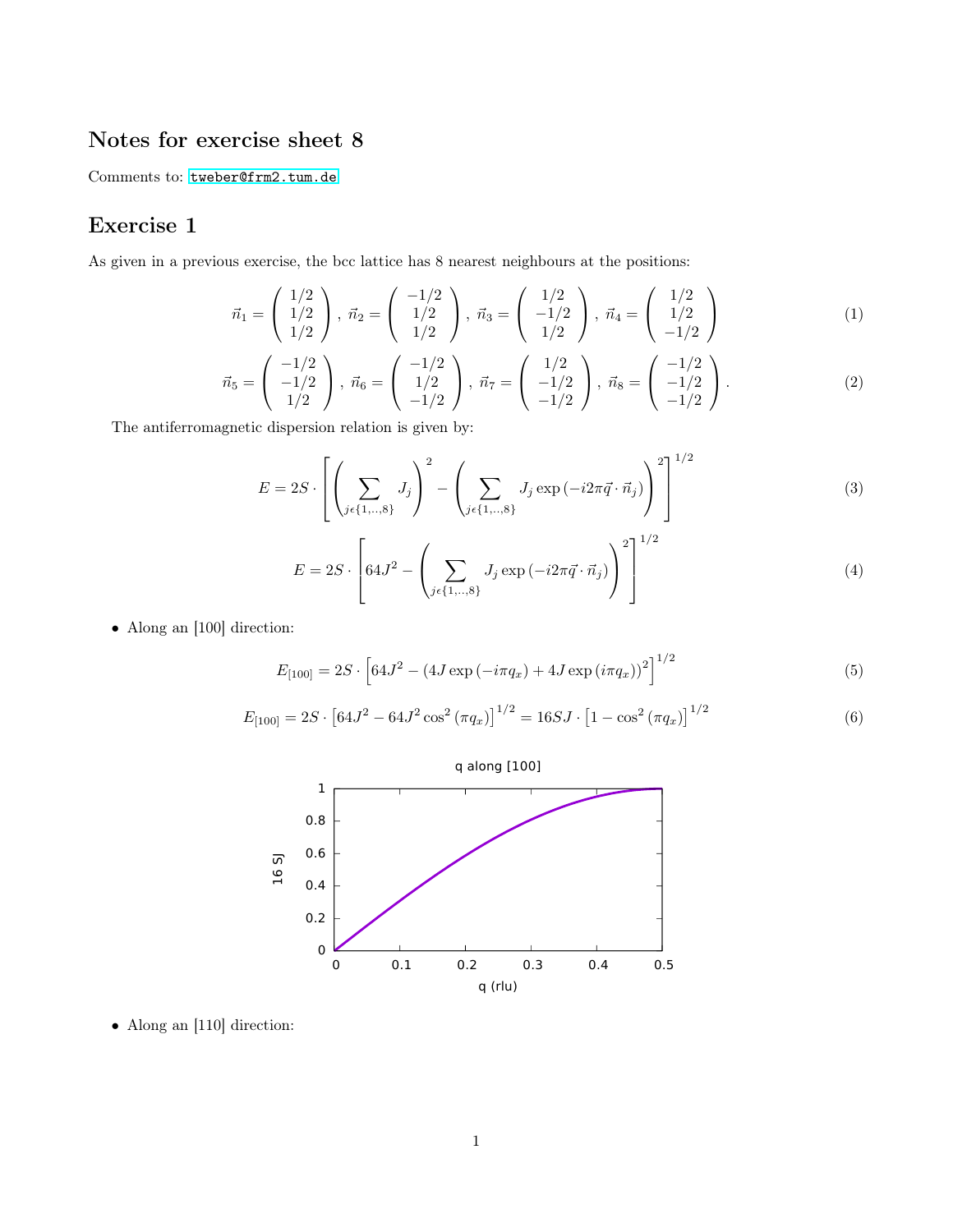$$
E_{[110]} = 2S \cdot \left[ 64J^2 - \left( 2J \exp\left(i\pi q_x + i\pi q_y\right) + 2J \exp\left(-i\pi q_x - i\pi q_y\right) + \overbrace{2J \exp\left(-i\pi q_x + i\pi q_y\right)}^{=2J} + \overbrace{2J \exp\left(i\pi q_x - i\pi q_y\right)}^{=2J} \right)^2 \right]^{1/2}
$$
\n(7)

Using  $q_x = q_y$ :

$$
E_{[110]} = 2S \cdot \left[ 64J^2 - (4J + 2J \exp(i2\pi q_x) + 2J \exp(-i2\pi q_x))^2 \right]^{1/2}
$$
\n(8)

$$
E_{[110]} = 2S \cdot \left[ 64J^2 - (4J(1 + \cos(2\pi q_x)))^2 \right]^{1/2}
$$
\n(9)

$$
E_{[110]} = 8SJ \cdot \left[4 - \left(1 + \cos\left(2\pi q_x\right)\right)^2\right]^{1/2} \tag{10}
$$



## Exercise 2

$$
\mathcal{H} = -J\vec{S}_1 \cdot \vec{S}_2 = -J\left(S_{1,x}S_{2,x} + S_{1,y}S_{2,y} + S_{1,z}S_{2,z}\right) \tag{11}
$$

Using the ladder operators  $S^{\pm} = S_x \pm iS_y$ :

$$
\mathcal{H} = -\frac{1}{2}J\left(S_1^+S_2^- + S_1^-S_2^+\right) - JS_{1,z}S_{2,z}
$$
\n<sup>(12)</sup>

Applying the Hamilton to the four possible 2-spin states:

$$
\mathcal{H} \left| \uparrow \uparrow \right\rangle = -\frac{1}{2} J \left( 0 + 0 \right) - J \frac{1}{2} \frac{1}{2} \left| \uparrow \uparrow \right\rangle = -\frac{1}{4} \left| \uparrow \uparrow \right\rangle \tag{13}
$$

$$
\mathcal{H}|\downarrow\downarrow\rangle = -\frac{1}{2}J(0+0) - J\frac{1}{2}\frac{1}{2}|\downarrow\downarrow\rangle = -\frac{1}{4}|\downarrow\downarrow\rangle
$$
\n(14)

$$
\mathcal{H} \left| \uparrow \downarrow \right\rangle = -\frac{1}{2} J \left( \left| \uparrow \downarrow \right\rangle + 0 \right) + J \frac{1}{2} \frac{1}{2} \left| \uparrow \downarrow \right\rangle = -\frac{1}{2} J \left| \uparrow \downarrow \right\rangle + \frac{1}{4} J \left| \uparrow \downarrow \right\rangle \tag{15}
$$

$$
\mathcal{H}|\downarrow\uparrow\rangle = -\frac{1}{2}J\left(0+|\downarrow\uparrow\rangle\right) + J\frac{1}{2}\frac{1}{2}|\downarrow\uparrow\rangle = -\frac{1}{2}J|\downarrow\uparrow\rangle + \frac{1}{4}J|\downarrow\uparrow\rangle\tag{16}
$$

The mixed eigenstates are found to be: